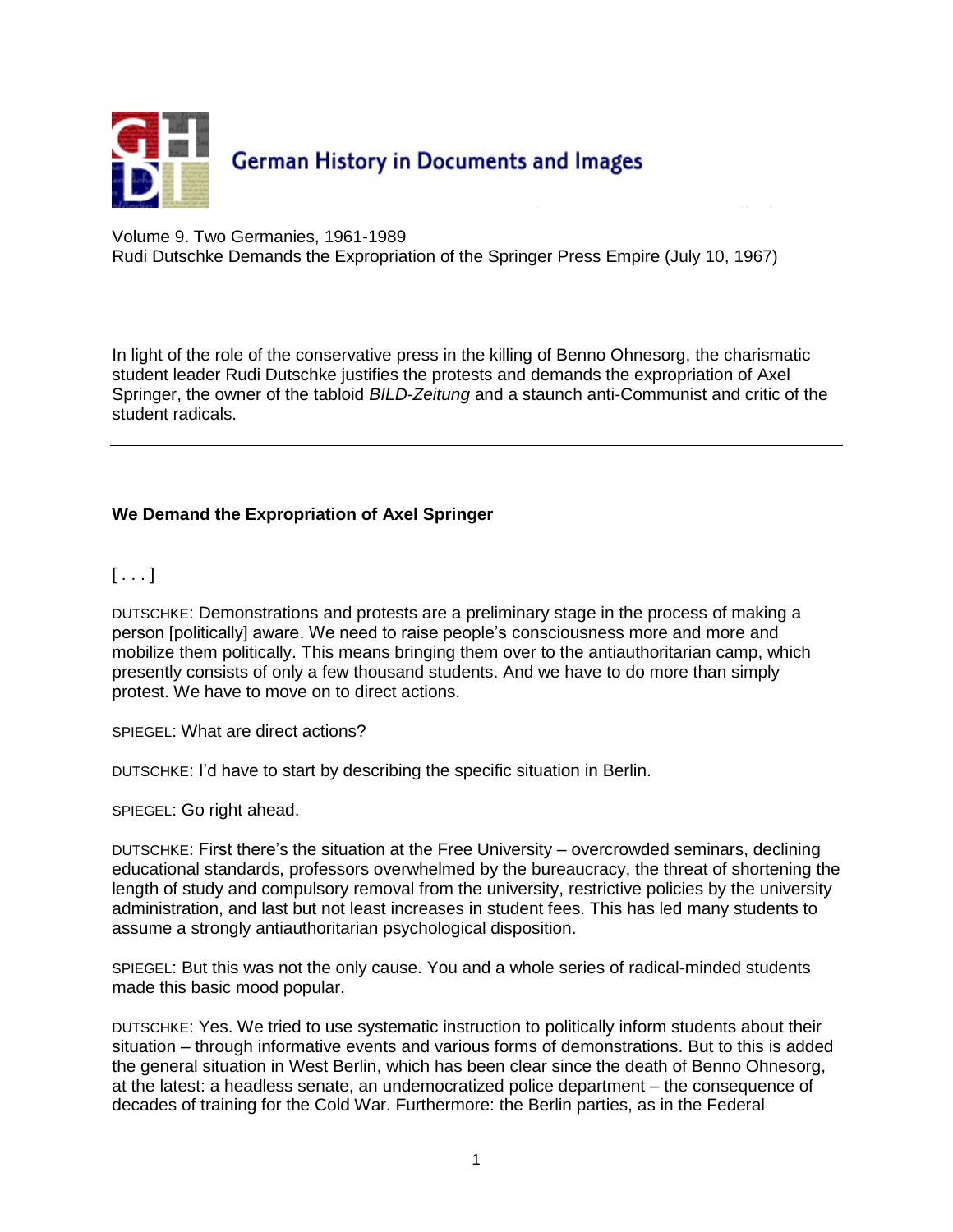Republic, have lost contact with the people. Berlin as a city is politically dead. It never took advantage of its historical chance to be a mediator between East and West.

SPIEGEL: And now students want to pursue the lacking policy?

DUTSCHKE: Why not? We students have a chance that mass society is systematically denied. We can render the specifically human power of intellect as critical reason. This means politicizing the university as a departure point for the politicization and, thereby, the transformation of society.

SPIEGEL: So far, society, especially in Berlin, has – to put it euphemistically – shown little willingness to be politicized by you.

DUTSCHKE: That's true. But that can change, especially under the conditions in Berlin. Mobilization of the antiauthoritarian camp among students has occurred irrespective of economic difficulties. The tight labor situation in Berlin, the antiquated industrial structure, the aging of the population, the city's dependence on subsidies: all of these are departure points for the possibility of politicizing certain segments of the population outside of the university.

SPIEGEL: The workforce?

DUTSCHKE: The dispute we started could be brought into the factories …

SPIEGEL: Do you want to organize strikes?

DUTSCHKE: That's something that cannot be brought in from outside. We can't go to the workers in the factories and say, come on, go out on strike. The strike option emerges only on the basis of the existing contradictions in the economy and politics of West Berlin.

SPIEGEL: But you just said that you want to bring the *dispute* into the factories.

DUTSCHKE: By that I mean that by working together with mid- and lower-level union representatives – the leadership, that is, Sikkert, chairman of the Confederation of German Trade Unions (DGB) and president of the Berlin parliament, is a social fascist – we can show that workers and students have the same interests.

SPIEGEL: We'd like to repeat the question, what do you regard as direct actions?

DUTSCHKE: If the workers were to start a spontaneous defensive action against management interference, a huge wave of solidarity among the politically conscious students would emerge.

SPIEGEL: Could you please clarify what that is: spontaneous defensive action, wave of solidarity?

DUTSCHKE: Defensive action is a strike, and solidarity is participation in the strike.

SPIEGEL: You would help organize the strike?

DUTSCHKE: Organization of the strike lies in the hands of the autonomous work councils, shop stewards, and union members who truly represent the interests of the workers. If asked, we would assume an auxiliary-function – by supporting the strike through fundraising, teaching the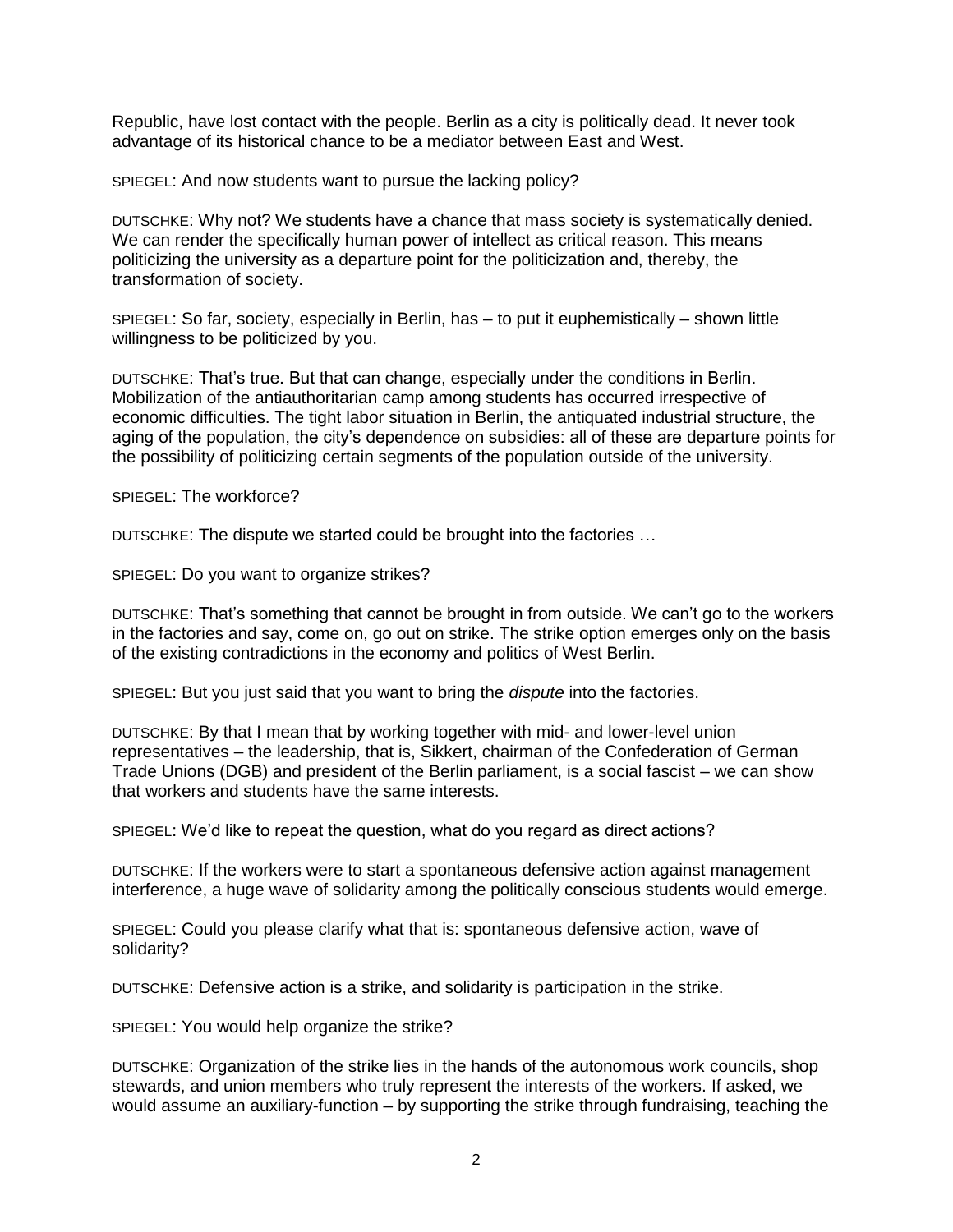public about the premises and conditions of the strike, and setting up childcare services and soup kitchens.

SPIEGEL: Those would be direct actions in this case?

DUTSCHKE: Exactly. And they would have considerable political repercussions. There has not been a workers' strike in Berlin for years. A coalition of workers and students in the organizational form of [revolutionary] councils could give rise to the question of dual rule.<sup>1</sup>

SPIEGEL: Seizing power?

DUTSCHKE: The spread of a strike action through solidarity strikes in other industries, and expanded by the wave of student solidarity that I mentioned, would in fact be a radical challenge for the social structure of West Berlin. For East Berlin as well, since a West Berlin that has been democratized *from the bottom up* could also set an example for workers and students in the GDR.

SPIEGEL: Are you planning other direct actions?

DUTSCHKE: Yes. We are demanding the expropriation of the Springer corporation based on the expropriation clause in the Berlin constitution.

SPIEGEL: And what is the corresponding direct action?

DUTSCHKE: I think the expropriation of the Springer corporation will also be supported by larger segments of the population. For us, this point is a strategic transmission belt between students and other parts of the population. The student action centers that were established over the last few weeks at the Free University will carry out direct actions during the coming semester to prevent the delivery of Springer newspapers in West Berlin.

SPIEGEL: Like what?

DUTSCHKE: By the thousands, we want to carry out nonviolent forms of resistance in front of the Springer press to obstruct delivery procedures. On the day of this action, which we will announce in advance through flyers, we want to circulate self-published critical and informative newspapers for all segments of the population. [ . . . ]

SPIEGEL: Does the arsenal of direct actions also include the attempt to set up a counteruniversity, as has been talked about recently in student circles?

DUTSCHKE: Yes, there are two models. One form of counter-university is conceived as an appendix, a supplement to the existing university. That means we will try to initiate lecture classes next semester led by Ph.D. students, other well-trained students, research and teaching assistants, as well as professors. The classes will include discussion, oral reports, and seminars on subjects that have not been discussed within the university up to now.

SPIEGEL: Such as?

 $\overline{a}$ 

 $<sup>1</sup>$  Reference to the period of dual power between the provisional government and the workers' and</sup> soldiers' councils (Soviets) during the Russian Revolution – trans.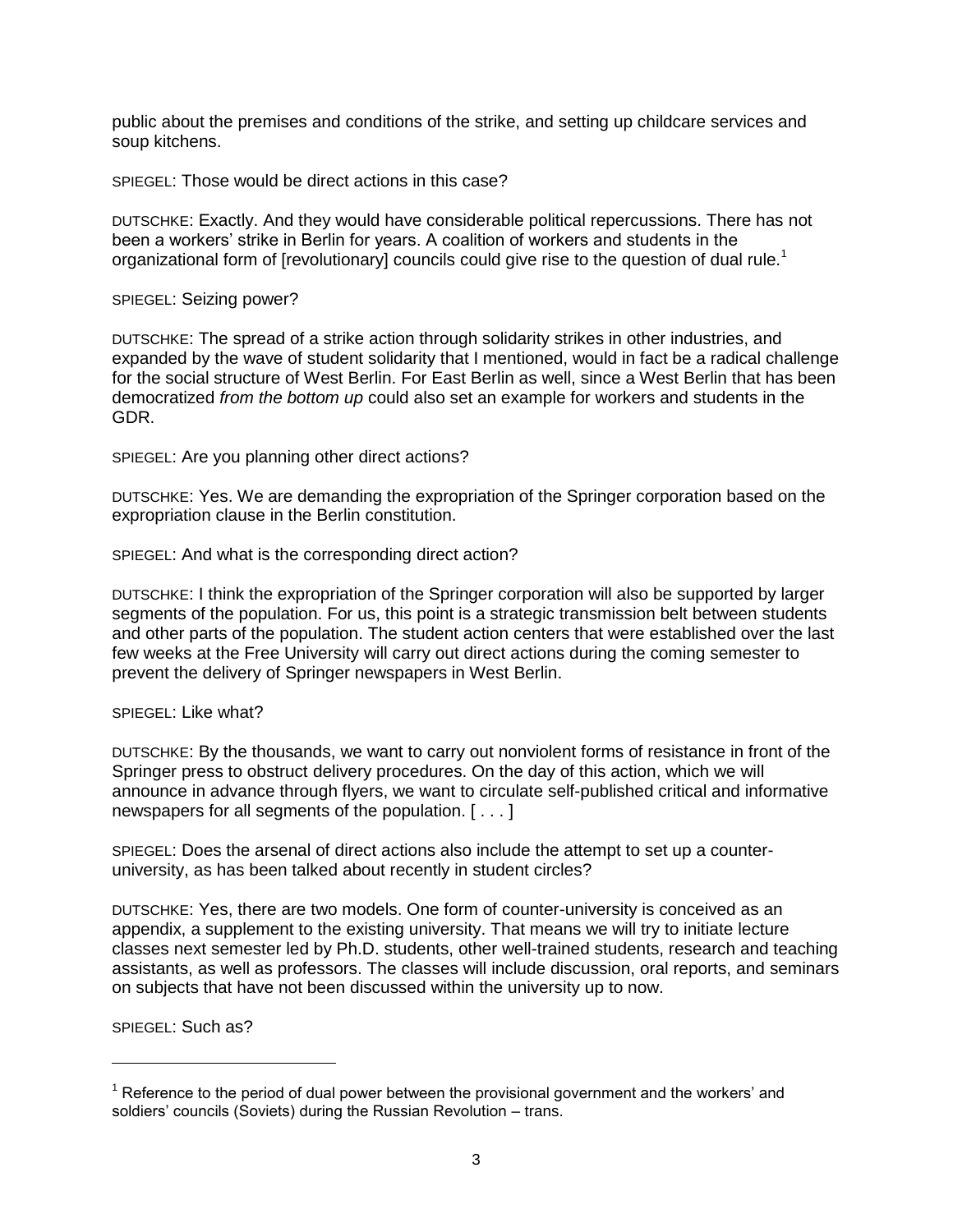DUTSCHKE: Such as the Chinese revolution and its consequences for current debate.

SPIEGEL: So you mean a Marxist appendix to the university?

DUTSCHKE: A critical appendix to the university, not necessarily a Marxist one. Let's put it this way: The politicization of the material would be revolutionary scholarship, scholarship that bases its analysis on present-day conflict situations throughout the world.

SPIEGEL: How many students, assistants, and doctoral students could you win for such a project?

DUTSCHKE: I think there is already enough interest from people with sufficient training to carry out this appendix model and to educate our antiauthoritarian students – that is, the camp of about 4,000 to 5,000 – about existing mechanisms of rule and about the liberation movement.

SPIEGEL: And the second concept for a counter-university?

DUTSCHKE: That would be to establish a university outside of Dahlem in an area between factory workers – such as the Spandau area or near the AEG [corporation] – and middle-class districts. Departments could be set up in barracks to teach blue- and white-collar employees, and high school and university students. We could also offer continuous medical instruction, in particular sex education, for wide segments of the population, especially young working-class men and women. We could also offer legal counseling for people without means, organize rent strikes, and so on. Such a university would serve a consciousness-raising function. But there is the question of whether it is possible to support this model financially.

SPIEGEL: Is throwing tomatoes or smoke bombs also a form of direct action?

DUTSCHKE: Tomatoes and smoke bombs are nothing more than impotent methods to signify protest. No one can delude himself into believing that that is a means of effective protest.

SPIEGEL: Are stones more effective?

DUTSCHKE: A systematic provocation by throwing stones is absurd. Stones as a means of debate or carrying out a conflict are no different in principle from tomatoes. Tomatoes are powerless. Stones are powerless. They can only be seen as preliminary forms of true confrontation.

SPIEGEL: We have examined a number of your speeches to see how you perceive these confrontations. They usually sound sibylline, like this: (*Spiegel* turns on a tape recording of a Dutschke speech) "When, ladies and gentlemen, will we finally take a closer look at the factories in Frankfurt, Munich, Hamburg, or West Berlin that directly or indirectly supply the American army in Vietnam with chemical and electronic installations?"

Can you please tell me what that means: "When will we finally take a closer look at the factories?"

DUTSCHKE: It means that if we are serious about supporting the liberation struggles in the Third World, on the one hand, and about changing our present social order here, on the other, then we have to take a very close look at how these factories are operating. Not to blow them up, but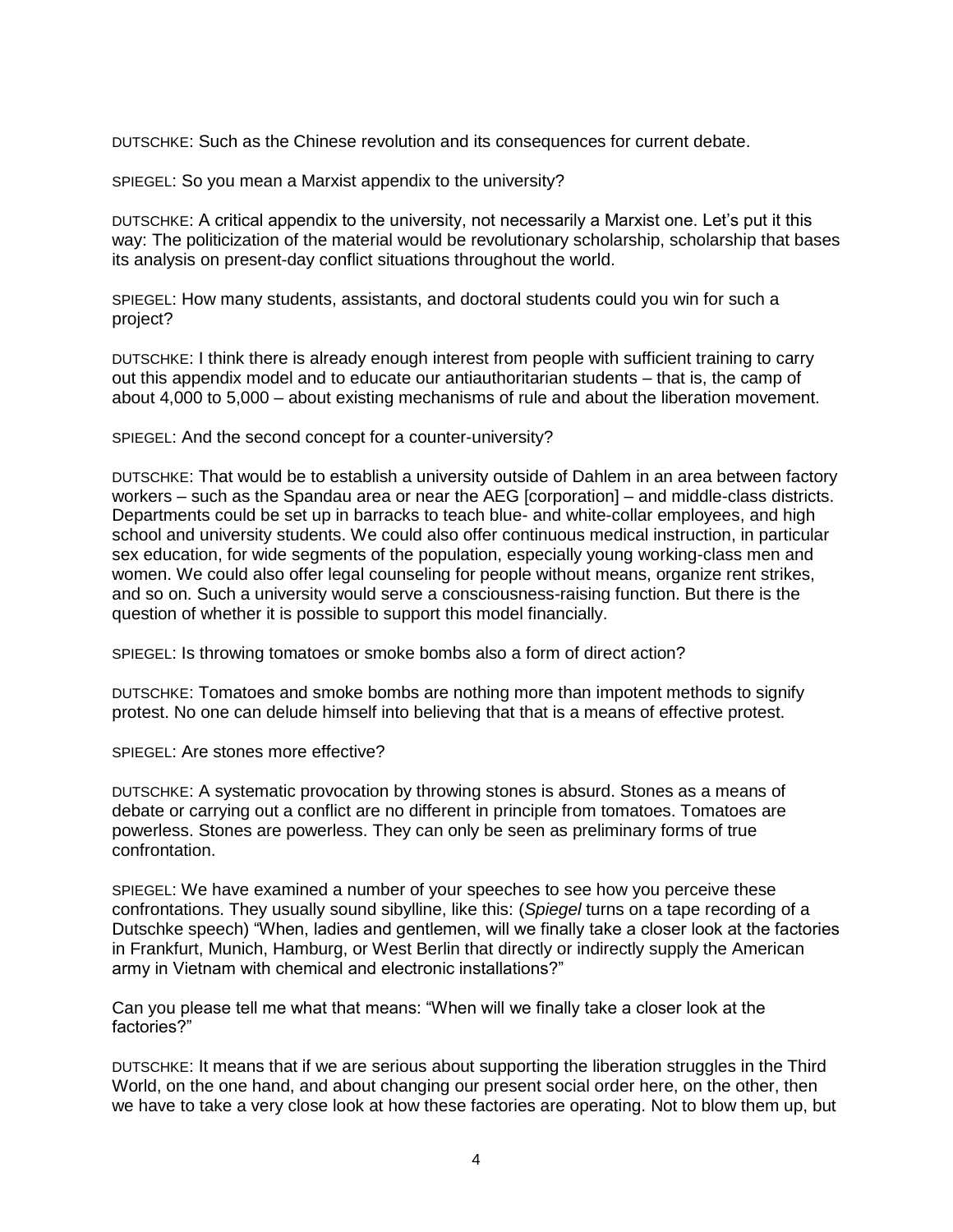to make it clear through outreach to minorities in these factories that one cannot agree to supporting oppression in Vietnam. Mario Savio, the leader of the student revolts at the university in Berkeley in the United States, suggests the other side of possible resistance when he says that we have to pit our bodies against the extermination machinery; in other words passive resistance, mass refusal.

SPIEGEL (turns on a tape recording of a Dutschke speech) "When, ladies and gentlemen, will we finally end our subjugation to those who rule over us? Why do we not respond to the emergency exercises on the occasion of state visits, that is, the emergency exercises of the state authority machinery, why don't we respond with emergency exercises of our own?"

What is that supposed to mean?

DUTSCHKE: It is supposed to mean that emergency legislation is being openly debated in the Federal Republic, but basically it is already being practiced at an everyday level, in particular during state visits. And emergency exercises of our own would be attempts, precisely under these specific exceptional conditions, to apply the most elementary forms of democratic freedom – whether freedom of assembly or freedom to demonstrate – as was the case on June 2 [1967] in Berlin, when the police brutally clubbed demonstrators.

SPIEGEL: Because of that kind of wording, your speeches are sometimes interpreted as hidden appeals to use violence. Do you preach violence?

DUTSCHKE: To call for violence, murder, and killing in the cities of highly developed industrial countries – I think that would be wrong and virtually counterrevolutionary. Because in the metropolises there is basically no one to hate. The government leaders at the top – a Kiesinger, Strauss, or whoever – are bureaucratic character masks. I reject them and fight against them, but I cannot hate them like a Ky in Vietnam or Duvalier in Haiti.

SPIEGEL: This distinction – violence there but not here – for you it comes from…

DUTSCHKE: … from the difference in principle in the state of the historical struggle. In the Third World: the people hate the form of direct oppression that is represented by puppets, so they fight against them. Here: assassinating members of our government would be absolute madness. Because who does not understand that here the people at the top are interchangeable? Terrorist violence against human beings is no longer necessary in advanced countries.

SPIEGEL: So you don't condemn violence categorically, but only under the prevailing conditions?

DUTSCHKE: Certainly no one could claim that there will be absolutely no violence within the process of change. Violence is an element of rule and has therefore to be answered from our side with demonstrative and provocative counterviolence. The form of response is determined by the form the conflict assumes. In Berlin violence from the side of the senate executive has in fact been demonstrated by the shooting of Benno Ohnesorg. But within this confrontation we cannot say, let's take up the machine guns and wage the final battle.

SPIEGEL: So what can you do?

DUTSCHKE: We have to see very clearly that our chance to revolutionize the present order exists only in our consciousness-raising among ever-growing minorities. The antiauthoritarian camp is continuing to grow and is starting to organize itself and find its own forms of living together: a